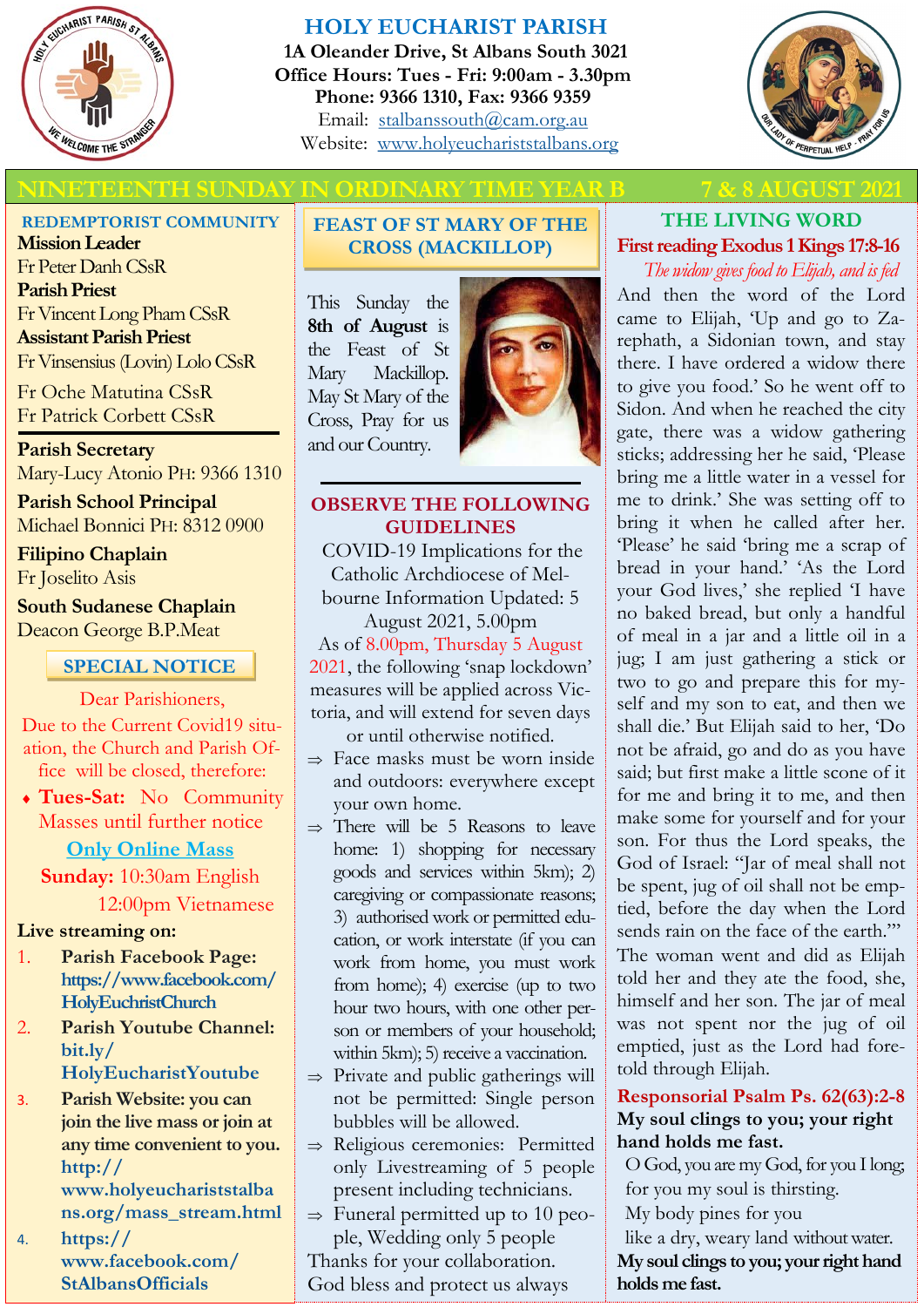So I gaze on you in the sanctuary to see your strength and your glory. For your love is better than life, my lips will speak your praise.

#### **My soul clings to you; your right hand holds me fast.**

So I will bless you all my life, in your name I will lift up my hands. My soul shall be filled as with a banquet, my mouth shall praise you with joy.

#### **My soul clings to you; your right hand holds me fast.**

On my bed I remember you. On you I muse through the night for you have been my help; in the shadow of your wings I rejoice. **My soul clings to you; your right hand holds me fast.**

#### **Second reading Colossians 3:12-17**

#### *Be clothed in love*

You are God's chosen race, his saints; he loves you, and you should be clothed in sincere compassion, in kindness and humility, gentleness and patience. Bear with one another; forgive each other as soon as a quarrel begins. The Lord has forgiven you; now you must do the same. Over all these clothes, to keep them together and complete them, put on love. And may the peace of Christ reign in your hearts, because it is for this that you were called together as parts of one body. Always be thankful. Let the message of Christ, in all its richness, find a home with you. Teach each other, and advise each other, in all wisdom. With gratitude in your hearts sing psalms and hymns and inspired songs to God; and never say or do anything except in the name of the Lord Jesus, giving thanks to God the Father through him.

#### **Gospel Acclamation Mt 27:55**

#### Alleluia, alleluia!

Many women were there by the cross, watching from a distance, the same women who had followed Jesus and looked after him.

#### Alleluia!

#### **Gospel Matthew 6:25-34**

#### *Do not worry about tomorrow: your holy Father knows your needs*

Jesus said to his disciples: 'I am telling you not to worry about your life and what you are to eat, nor about your body and how you are to clothe it. Surely life means more than food, and the body more than clothing! Look at the birds in the sky. They do not sow or reap or gather into barns; yet your heavenly Father feeds them. Are you not worth much more than they are? Can any of you, for all his worrying, add one single cubit to his span of life? And why worry about clothing? Think of the flowers growing in the fields; they never have to work or spin; yet I assure you that not even Solomon in all his regalia was robed like one of these. Now if that is how God clothes the grass in the field which is there today and thrown into the furnace tomorrow, will he not much more look after you, you men of little faith? So do not worry; do not say, "What are we to eat? What are we to drink? How are we to be clothed?"

It is the pagans who set their hearts on all these things. Your heavenly Father knows you need them all. Set your hearts on his kingdom first, and on his righteousness, and all these other things will be given you as well. So do not worry about tomorrow: tomorrow will take care of itself. Each day has enough trouble of its own.'

#### ------------------------------**REFLECTION ON THE GOSPEL**

Jesus was a Jew, as was John, the author of the gospel. It may seem strange, therefore, that John has the "Jews" complaining about Jesus. It is indeed strange and it has caused many a reader to wonder. John seems to use the designation "Jew" as a code word for the opponents of Jesus. These opponents are almost exclusively Jewish leaders rather than the ordinary people who followed Jesus. The designation does not include all the Jewish leaders of course: Nicodemus and Joseph of Arimathea stand out as leaders who came to believe in Jesus as the Christ or Messiah and to take risks on account of their faith.

The complaint of the "Jews" relates to Jesus' claim, "I am the bread that came down from heaven". Jesus shares the world view or cosmology of his contemporaries: God is in the heavens above, so that anything or anyone coming from God in that world view comes down from heaven. The problem for his adversaries is that Jesus is one of them: they know his father Joseph and his forebears, so how can he be making such a claim? They make the mistake of thinking that this is all there is to know about his origins. "Don't complain" is Jesus' response to them. He proceeds to tell them that there are dimensions of his being of which they know nothing. And yet, they need to know, as do we. It is God who draws us to the teaching and to the way of Jesus. Like the opponents of Jesus, we need to listen and to learn, to be taught by God. We need bread in order to live and we also need the bread of God's teaching.

Jesus makes a future promise: the bread he offers is different from the bread the Israelites ate in the desert, in that those who eat of it will live forever. Furthermore, the bread that he will give for the life of the world is his flesh. This leads to further misunderstanding and the opportunity for Jesus to teach at another level. The eucharistic overtones in today's reading are subtle but nonetheless present, as they were in the feeding story.

John is writing some seventy years after the death of Jesus for communities that gathered every week for the breaking of the bread-in remembrance of him and of all that he enacted. Like the early Christians, we reflect on the meaning of eucharist. We recognise and honour the materiality of the bread that Jesus shares with all living creatures. At the same time, we are invited to reflect on the symbolic or metaphorical reso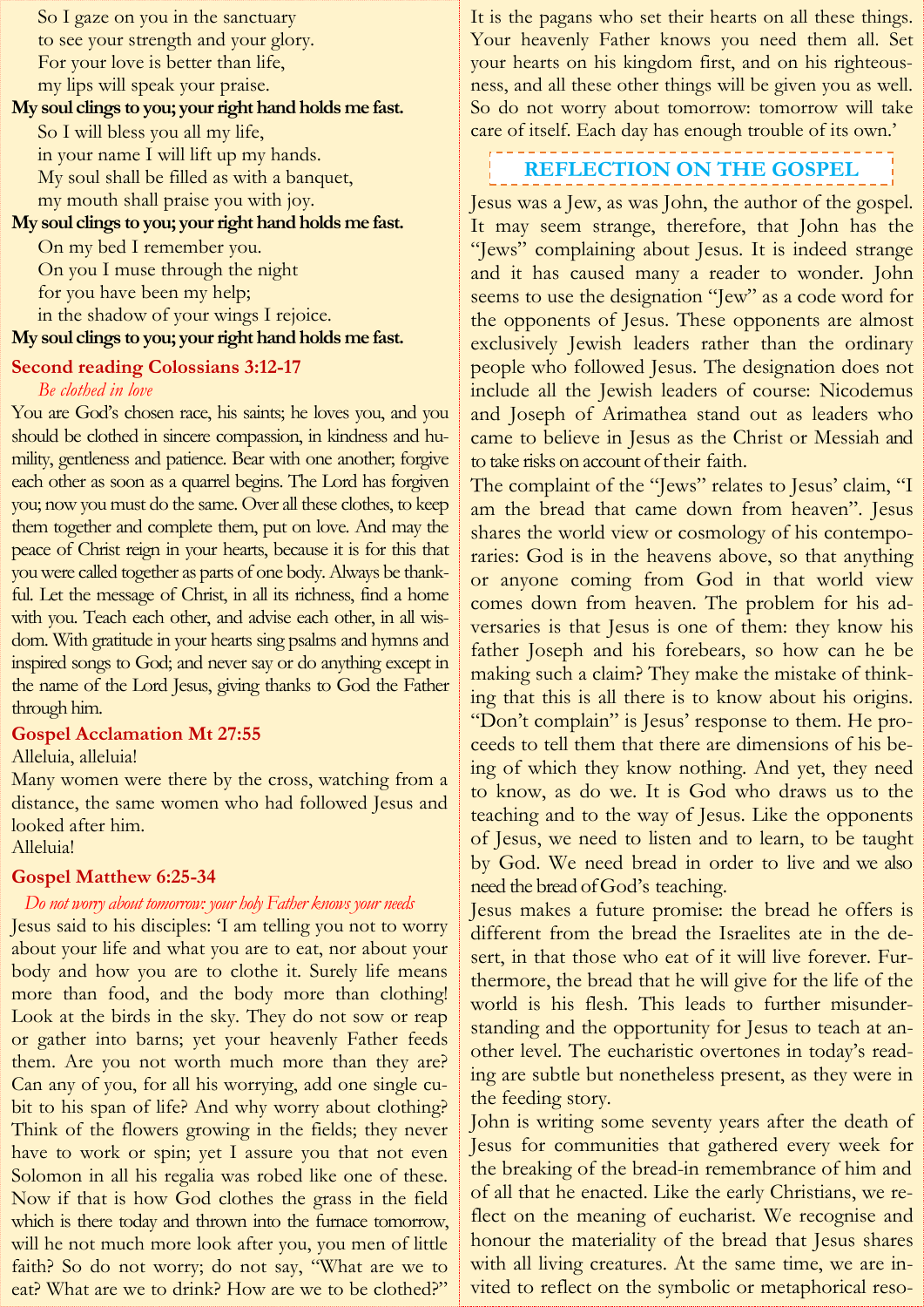nances of both bread and flesh in the context of the claims of the Johannine Jesus. The question for us then becomes: "How do we live into this extraordinary mystery as we face the demands of our endangered planet and the challenge of dealing with the dislocating effects of pandemic?"

#### **By Veronica M. Lawson RSM**

# **POPE TO YOUTH IN MEDJUGORJE: FOL-LOW CHRIST WITH COURAGE AND JOY**

*Pope Francis sends a message to young people gathered at Mladifest, the annual international prayer meeting being held from 1- 6 August in Medjugorje, Bosnia-Herzegovina. Entrusting them to the example of Mary, the Pope invites them to believe in the fullness and true happiness giving oneself to God brings.*

The guiding theme of the youth festival underway in Medjugorje until August 6 is: "What must I do to inherit eternal life?" They cite the words of the rich young man of whom the Synoptic Gospels speak (cf. Mt 19:16 -22; Mk 10:17-22; Lk 18:18-23), when he set out, or rather, ran to meet the Lord, to inquire about gaining eternal life, that is, happiness. Pope Francis sent his good wishes to the participants with a message offering some reflections on the theme.

### **An occasion to encounter Jesus**

Mladifest, the Pope reminds his readers, is in fact a "week of prayer and encounter with Jesus Christ, especially in his living Word, in the Eucharist, in adoration and in the Sacrament of Reconciliation," which has the power to "set us on our way to the Lord." And so this young man of the Gospel, whose name we do not know but whose soul we do know, becomes the symbol of all those who participate in this event.

The Pope recalled that the young man recounted in the Gospels was "educated and very knowledgeable" and motivated with a "healthy restlessness that urged him to seek true happiness, life in its fullness". It is for this reason that he set out on his journey to findin Jesus Christ an "authoritative, credible and reliable" guide who "directed him to God, who is the one and supreme good from whom all other good comes". Eternal life, the good for which he yearns, the Pope writes, is certainly not a material good to be conquered with "one's own strength" but requires going through various stages of maturation.

### **Making steps towards eternal life: loving one's neighbor**

The first step, indicated by Jesus, is "concrete love for one's neighbor," not the love given simply by the observance of precepts, rather a "gratuitous and total" love. Jesus notices the "desire for fullness that the young man carries in his heart", but also his "weak point", which is his attachment to "many material goods". For this reason, as a second step, Jesus suggests moving "from a logic of 'merit' to one of giving."

"If you wish to be perfect, go, sell what you have and give to the poor, and you will have treasure in heaven." (Mt 19:21). Jesus changes the perspective: he invites him not to think of securing the afterlife, but to give everything in his earthly life, thus imitating the Lord. It is a call to further maturity, to pass from precepts observed to receive a reward, to one that is about love by giving freely without limit. Jesus asks him to leave behind all that weighs down the heart and hinders love. What Jesus recommends is not so much that everything be taken away as much as being free to love and rich in relationships with others.

### **To be free from all attachments**

The Pope went on to explain that if the heart is crowded with possessions, the Lord and one's neighbor become merely "things", because "having and wanting too much" suffocate us and "make us unhappy and incapable of loving".

The third step that Jesus proposes to the young man marks a radical choice, the Pope observed when Jesus asks him: "Come! Follow me!" It is a matter of "being disciples of Jesus", which means, not imitating Him outwardly but "conforming to Him" deep in our hearts in order to receive in return "a rich and happy life, in the company of the many brothers and sisters, fathers, mothers and children".

Following Christ is not a loss, but an incalculable gain, the Pope writes, while renunciation concerns the obstacle that blocks this pathway. The rich young man, however, has his heart divided between two masters: God and money. The fear of risking and losing his possessions makes him return home sad.

### **Drawing close to Christ to be happy: saying yes without holding back**

It marked a sad moment, because "he did not find the courage to accept the response, which is the proposal to 'untie himself' from himself and from riches in order to 'bind himself' to Christ, to walk with Him and discover true happiness", the Pope observed. He writes:

"Have the courage to live your youth by entrusting yourselves to the Lord and setting out with Him. Let yourselves be conquered by his loving gaze that frees us from the seduction of idols, from the false riches that promise life but bring death. Do not be afraid to welcome the Word of Christ and accept his call. Do not be discouraged like the rich young man in the Gospel; instead, fix your gaze on Mary, the great example of the imitation of Christ, and entrust yourselves to her who, with her affirmative response "Here I am", answered unreservedly to the Lord's call."

### **Mary as an example for all of us**

May Mary, to whose maternal intercession the Pope entrusts the young people present at the Festival, be the source of the "strength" from which we draw to say our own "here I am", but also a model for "bringing Christ to the world" and for "transforming our lives into a gift for others". Like her, the Pope asks us to strive to be attentive to others and to discover in God's will "our joy", welcoming it even if it is not easy but with the certainty that "it will make us happy".

The Pope writes: "the joy of the Gospel fills the heart and the whole life of those who encounter Jesus. Those who allow themselves to be saved by Him are freed from sin, from sadness, from inner emptiness, from isolation. With Jesus Christ, joy is always born and reborn."

#### **By Gabriella Ceraso - Vatican City**